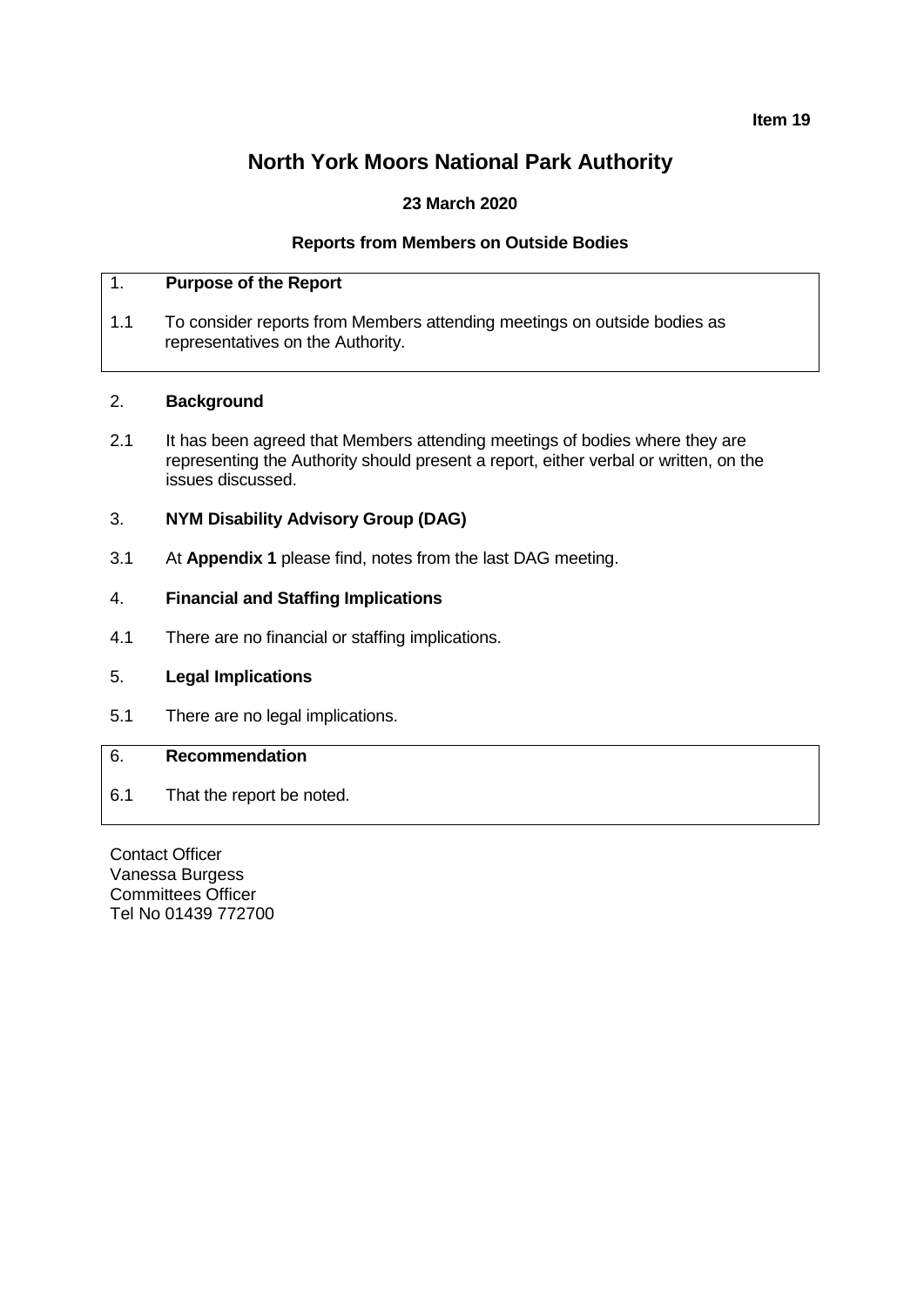# **North York Moors Disability Advisory Group**

# **57th Meeting – Friday 31 January 2020**

## **Present:**

Denise Ross, Paul Hepworth, Danny Boyes, Terry Sutcliffe

## **In Attendance:**

Paul Thompson (Ryevitalise Programme Officer), Ian Nicholls, Debbie Trafford, Michael Graham, Donna Magson

### 1. **Welcome**

The Chairman welcomed members of the group.

# 2. **Apologies**

Sarah Oswald, Joan Childs, Julie Atkinson, Ann Ruddick, Ann Boyes

# 3. **Notes from the Meeting Held on 26 October 2019**

The minutes of the meeting held on 26 October 2019 were noted and agreed.

### **4. Matters Arising**

**Sheepwash –** car parking and rubbish continues to be a real issue, although the walks around the reservoir are excellent.

### **Action – DAG members to write a letter to the National Trust to discuss parking issues. Debbie/Ian to draft a letter for Danny to sign.**

**North Yorkshire Moors Railway –** Received a Heritage Lottery Grant to give disability access to one of the train carriages. Ian looked into this and it is just one carriage and the availability will be advertised on the timetable. This is still not perfect but is better than sitting in the Guard's van.

**Rosedale –** the big improvements that had been made to the path surface around the old mineral railway were noted, although in places the higher level of grass in the middle of the path made access trickier for some wheelchair users.

# **5. Moorsbus drop off / pick up at the Moors National Park Centre**

It has been agreed to install an easy access level bus stop at the Moors National Park Centre. The Rangers will be organising the work when the positioning has been finalised. At the end of this meeting, the group went to look at the proposed location.

# **6. Ryevitalise Project – Improving Access**

Paul gave a short presentation to the Group. The Ryevitalise Project received funding in May 2019 for the four year delivery phase from the National Heritage Lottery Fund. There are 14 partners, some contribute money, others contribute delivery and some contribute both. Included in the partners are Yorkshire Water, Ryedale District Council, Environment Agency, Rivers Trust, Woodland Trust and Forest England.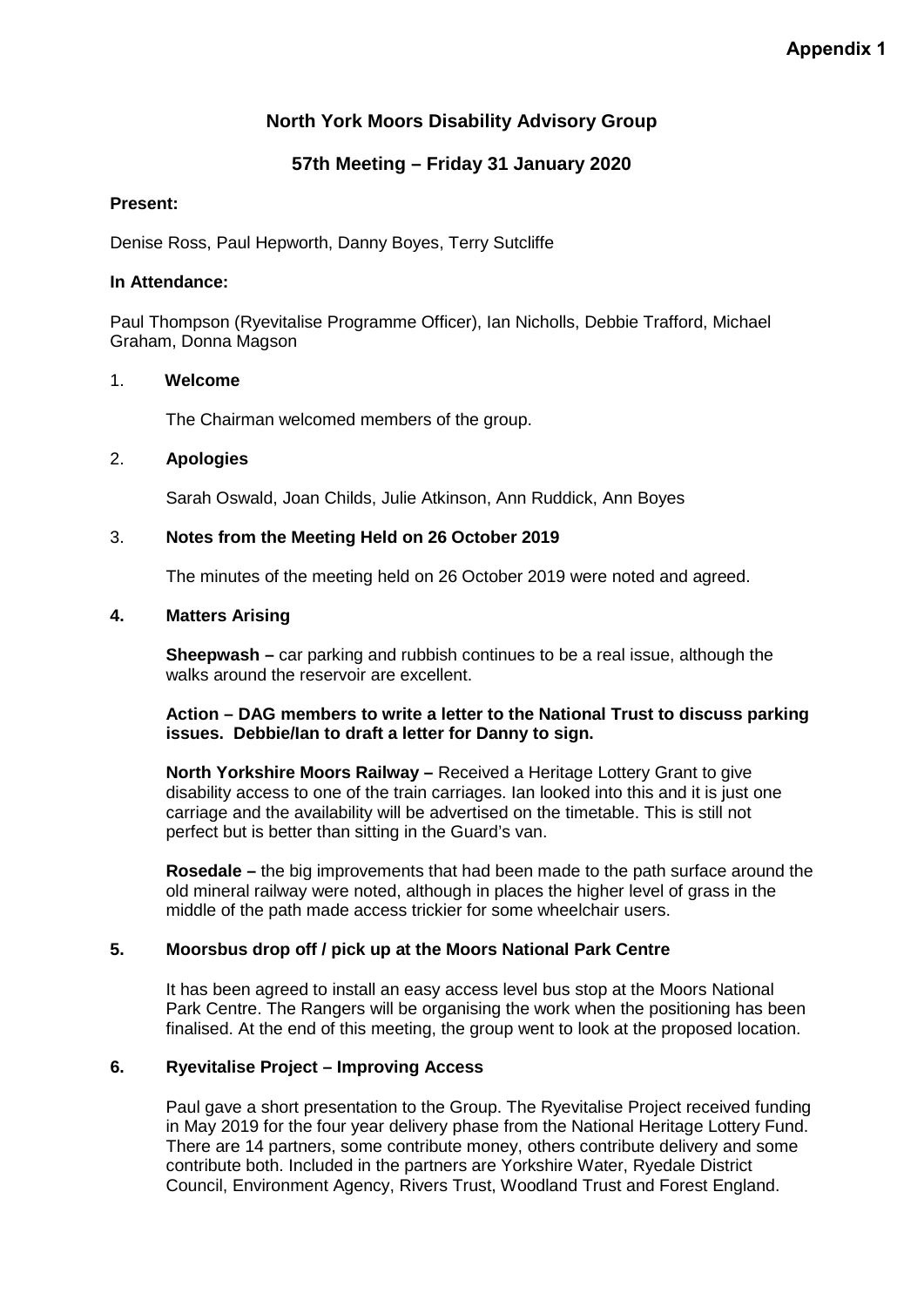The ambition of the project is to conserve, enhance and restore the natural and cultural heritage of the area, enabling people to reconnect with the history, wildlife and landscapes of the River Rye and its tributaries

There are a few projects ongoing at the moment:

**Routes along the Rye** – removing barriers and improve signage.

Rievaulx – this will be fully accessible when completed. Work is ongoing with the Land Owner to move a ROW for a ramp to connect with the river.

Paths at Hawnby and Nunnington to Harome won't be fully accessible, but will see the removal of barriers such as stiles.

### • **Events and Promotion**

There will be an Exhibition at Sutton Bank National Park Centre showing Landscape and water theme with lots of interactive installations. **(List attached)**

### • **Rediscovering the Rye**

Recruiting Volunteers to work on the scans of the landscape.

### • **From Memory to Action – The Paradise Initiative**

They are asking people to document their memories from landscapes / habitats etc. and are working with artists and school children to bring this to life.

#### • **Citizen Science inc. Riverfly Monitoring**

They are involved in butterfly surveys, bat monitoring and tree surveys.

The project would value the input of the DAG and Paul agreed that any interpretation would be brought to the Group for comment prior to it getting past the design stage. It was recognised that this approach had worked well with the Land of Iron project and had helped ensure that indoor and outdoor interpretation could be used by as many people as possible.

It was noted that David Brewster represented DAG on the Rye steering group. Anybody else interested in volunteering can find out more via the link;

#### <https://www.northyorkmoors.org.uk/looking-after/volunteering/ryevitalise-project>

**Action – Paul to ensure that DAG members attend the opening of the Rievaulx walk.**

#### **7. Update on Rights of Way / Access**

**Rosedale –** The access track from the top car park still needs working on, but this work is planned. Some areas on the circular route still need looking at, muddy in places but the majority of the route is looking good. A spring launch date is planned.

**Easy Access Walk – Kilns –** loose stones is making access difficult. Need to discuss and specify the surface. There is now interpretation there and at Grosmont.

**Rail Trail -** Funding has been received for the resurfacing work.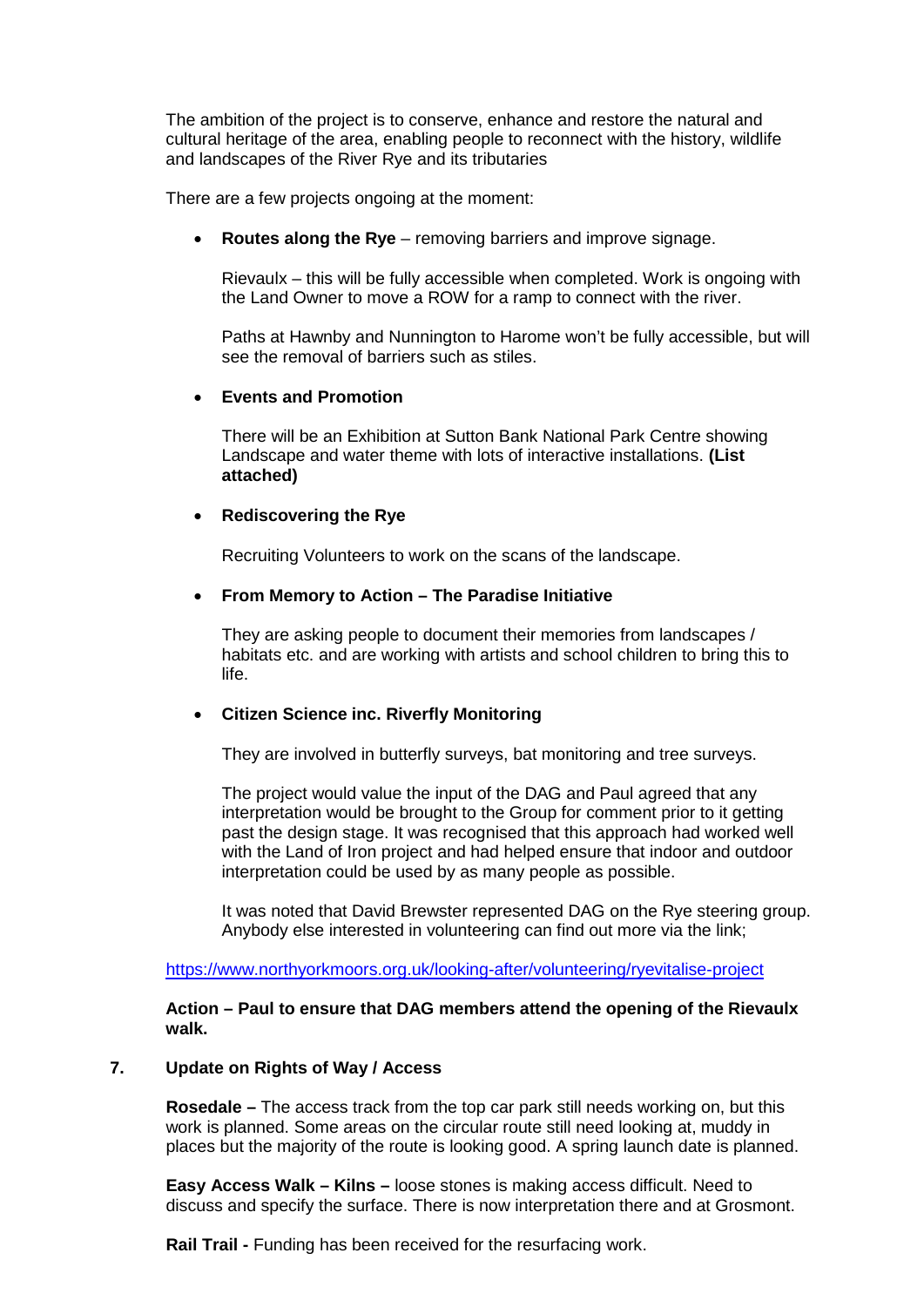**Cawthorn Camps** – resurfacing work has been done near to the viewing platform. Sirius are to pay for a new viewing platform – thanks to the persistence of Ian Lawson.

Routes on the new website are to be categorised using the Miles without Stiles approach that a number of other National Parks use<https://nationalparks.uk/visiting/outdoor-activities/accessforall>This will help ensure a consistency of approach for visitors and will make it much clearer what the priorities are for maintenance spending.

### **Action – Debbie to report back to the next meeting on progress. There is a paper going to NPA – email this paper to DAG members.**

**Forge Valley** – Boardwalk / Bridge / Parking. This is a £1 million project to replace a 20+ year old boardwalk – it is taking a bit longer for the funding decision to be made than was originally expected and will probably be March / April time.

This project is led by Raincliffe Woods Community Group with support from Scarborough Borough Council and ourselves.

### **8. Guided Walk (Tom Mutton / Ian Lawson)**

A number of photos were shown of the improvement work to the disused railway at Rosedale. Still some improvement to be done but the work done to achieve in reinstating the railway to make it accessible is fantastic.

#### **9. Update from Volunteering Team**

Ryan Chenery, our Partnership and Development Officer who worked with groups with mental health issues and physical disabilities, has left the Authority, but will be replaced by Sophie Lyth from 10 February. Sophie comes with a wealth of experience working with volunteers and groups in the Redcar and Cleveland area and should be in an excellent position to pick up and develop Ryan's work with Associate Groups.

On 23 January there was another in a series of joint task at Park House Barns, East Gilling involving a number of Associate Groups. Groups included the NYMNPA, Autism Plus, Botton Village, Moorswork and the Howardian Hills AONB. Participants worked alongside each other trimming a boundary hedge and removing stakes and spiral guards from the base of the shrubs. In the afternoon the Alzheimer's Society gave some Dementia Friends training. We are hoping to bring this training to Mental Health First Aiders at the National Park as well as to staff and volunteers who are affected by dementia through family and friends.

#### **10. Recent Press Coverage**

A discussion was had by the group on recent national press coverage at the Lake District NP on the subject of accessibility.

## **11. Progress on Cinder Track**

A Maintenance Ranger and Apprentice are to be employed by Scarborough Borough Council to work along the Cinder Track. It is hoped that once the Apprentice is trained enough, work can be carried out at both Whitby and Scarborough end of the Cinder Track at the same time.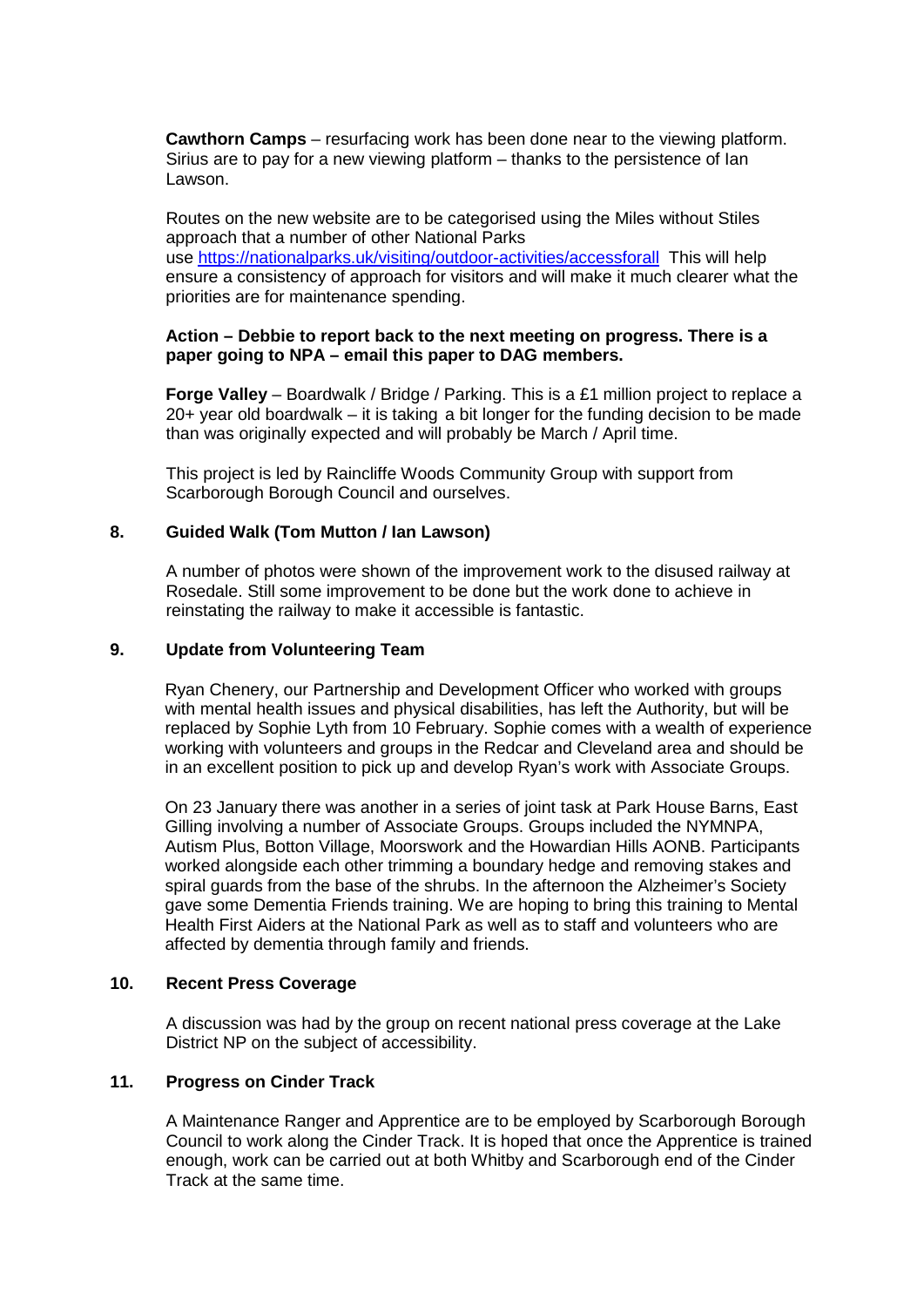There is access onto the Cinder Track from Stainsacre – people have made a track which is very steep. Once the land owner is found, discussions can be made about making this route more accessible to wheelchair users.

## **12. New Café Providers at TIC's**

The leases for both café providers were due to end, so a tender process was run to secure new providers. It was decided that both centres would be run by Louis Dixon of Deep Beat Entertainment, trading as Park Life. At the moment works are being carried out and should both be ready for February half term. The work that is being done on each café is decorating / flooring / counters / ventilation / food offer / drinks offer / new lighting.

Both will have a new look and feel, they are to be sustainable, plastic free, will use local suppliers and cater for lots of diets. All existing staff are being kept on with a full time manager in each location.

Any comments are to be given to Michael Graham. One comment at the meeting was to make sure there is plenty of space for wheelchair access around the new tables.

**Action – next meeting to have a walk around one of the Centres and use the café**.

### **13. Any Other Business**

**Blue Badge Parking** – this was brought up again. Pinchinthorpe have free parking for disabled users. Newton under Roseberry charge and does not have disabled spaces. There are a lot of parking issues at NuR where cars are parked on the roadside. The National Trust are looking at a long term solution into the parking issues but this is ongoing.

**Action - Debbie/Ian to discuss charging at NP car parks for blue badge holders at a Senior Leadership Team meeting and the subject will also be mentioned in a forthcoming paper to Authority Members.**

The Communications and Marketing teams are working on the accessibility regulations – this will improve the usability of the website for people with a wide variety of needs.

### **14. Time, date and location of next meeting**

Friday 24 April 2020 – venue to be confirmed.